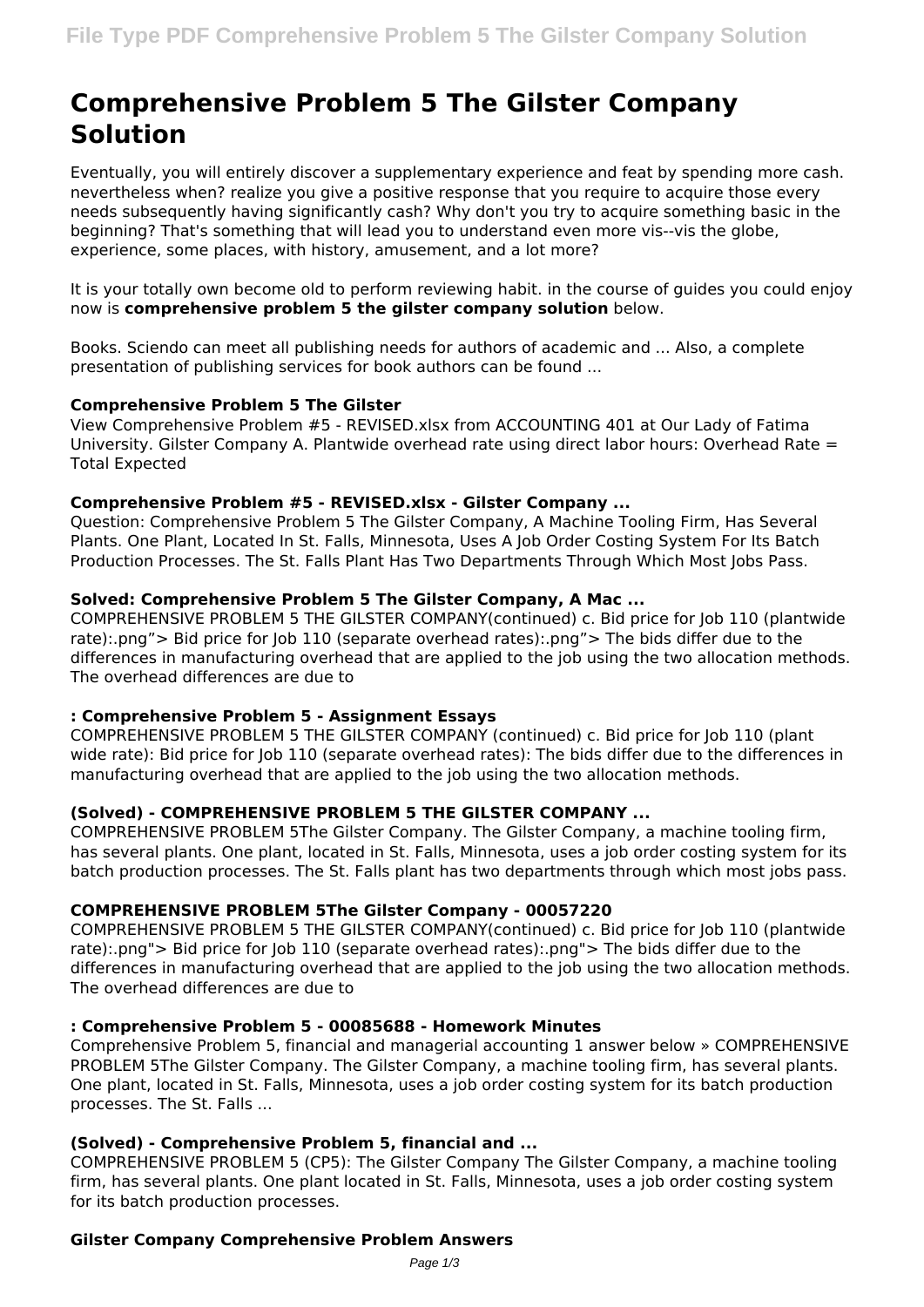Comprehensive Problem 5 Part B: Note: This section is a continuation from Part A of the comprehensive problem. Be sure you have completed Part A before attempting Part B. You may have to refer back to data presented in Part A and use answers from Part A when completing this section. Genuine Spice Inc. began operations on January 1, 2014. The company produces a hand and body lotion in an eight ...

## **SOLUTION: Comprehensive Problem 5 Part B: Note: This ...**

Problem-5 (Comprehensive variance analysis, complex computations) Posted in: Standard costing and variance analysis (problems) Fine Electronics, Inc., manufactures a number of electronic products. The following variable cost standards have been set for product K.

#### **Problem-5 (Comprehensive variance analysis, complex ...**

COMPREHENSIVE PROBLEM 5The Gilster Company The Gilster Company, a machine tooling firm, has several plants. One plant, located in St. Falls, Minnesota, uses a job order costing system for its batch production processes. The St. Falls plant has two departments through which most jobs pass.

# **COMPREHENSIVE PROBLEM 5The Gilster Company | Assignment Essays**

The Gilster Company, a machine tooling firm, has several plants. One plant, located in St. Falls, ... references Section Break Comprehensive Problem 5 Comprehensive Problem 5 Part a a.1 Assume the St. Falls plant uses a single plantwide overhead rate to assign all overhead (plantwide and department) costs to jobs.

## **The Gilster Company, a machine tooling firm, has several ...**

COMPREHENSIVE PROBLEM 5: The Gilster Company Ch. 22 Responsibility Accounting and Transfer Pricing Ch. 23 Operational Budgeting Ch. 24 Standard Cost Systems Ch. 25 Rewarding Business Performance COMPREHENSIVE PROBLEM 6: Utease Corporation Ch. 26 Capital Budgeting APPENDIX A: Home Depot 2018 Financial Statements APPENDIX B: The Time Value of Money

#### **Financial & Managerial Accounting**

Gilster Company Comprehensive Problem Answers Question: Comprehensive Problem 5 The Gilster Company, A Machine Tooling Firm, Has Several Plants. One Plant, Located In St. Falls, Minnesota, Uses A Job Order Costing System For Its Batch Production Processes. Comprehensive Problem 5 The Gilster Company, A Mac ...

## **Gilster Company Comprehensive Problem Answers**

COMPREHENSIVE PROBLEM 5 (CP5): The Gilster Company The Gilster Company, a machine tooling firm, has several plants. One plant located in St. Falls, Minnesota, uses a job order costing system for its batch production processes. AND SO ON Click here for the SOLUTION

## **The Gilster Company: COMPREHENSIVE PROBLEM 5: The Gilster ...**

File Type PDF Gilster Company Comprehensive Problem Answers Com Prob 5 - 722 Words | Bartleby Worksheet Comprehensive Problem 5 Part c Difficulty: Hard. 4. value: 25.00 points Comprehensive Problem 5 Part d. d. Using the allocation rates in part b, compute the under- or overapplied overhead for the St. Falls plant for the year. (Round your ...

#### **Gilster Company Comprehensive Problem Answers**

Download Free Comprehensive Problem 5 The Gilster Company Solution been set for product K. During the month of May, 900 direct labor hours were actually worked and 500 units of product K were manufactured. The actual cost ... Problem-5 (Comprehensive variance analysis, complex ... Comprehensive Problem 5 Part B: Note: This section is a

#### **Comprehensive Problem 5 The Gilster Company Solution**

The Gilster Company, a machine tooling firm, has several plants. One plant, located in St. Falls, Minnesota, uses a job order costing system for its batch production processes. The St. Falls plant has two departments through which most jobs pass. Plantwide overhead, which includes the plant manager%u2019s salary, accounting personnel, cafeteria, and human resources, is …

## **(Solution Download) Gilster CO help pt 1 - College Study Sets**

Comprehensive accounting problem part one. We cover the recording of journal entries to the general journal and the posting of the accounting transactions to...